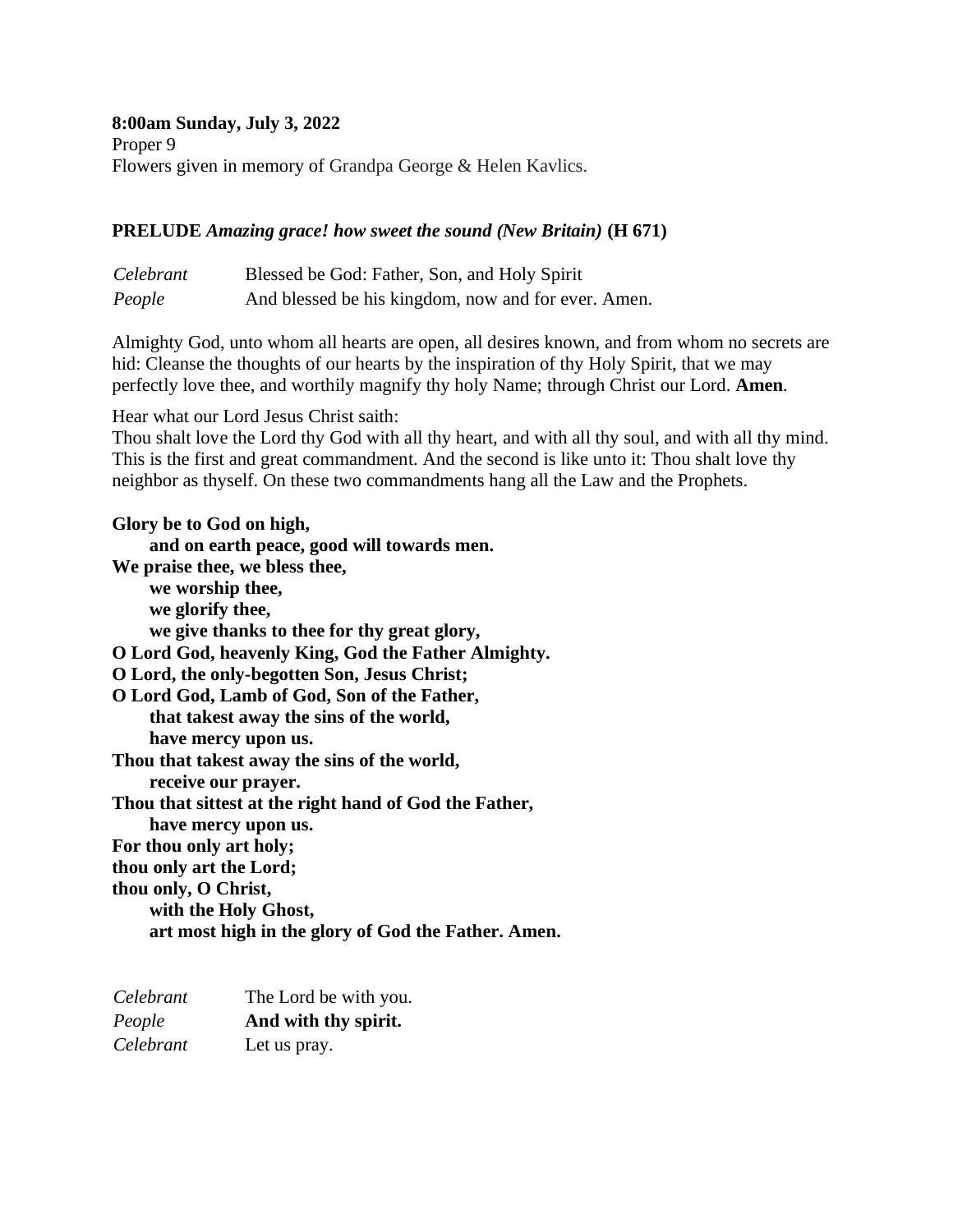O God, who hast taught us to keep all thy commandments by loving thee and our neighbor: Grant us the grace of thy Holy Spirit, that we may be devoted to thee with our whole heart, and united to one another with pure affection; through Jesus Christ our Lord, who liveth and reigneth with thee and the same Spirit, one God, for ever and ever. **Amen**.

# **The Lessons**

### **READING: Galatians 6:[1-6] 7-16**

A Reading from Paul's letter to the Church in Galatia.

[ <sup>1</sup>My friends, if anyone is detected in a transgression, you who have received the Spirit should restore such a one in a spirit of gentleness. Take care that you yourselves are not tempted. <sup>2</sup>Bear one another's burdens, and in this way you will fulfill the law of Christ. 3For if those who are nothing think they are something, they deceive themselves. 4All must test their own work; then that work, rather than their neighbor's work, will become a cause for pride. <sup>5</sup>For all must carry their own loads.

<sup>6</sup>Those who are taught the word must share in all good things with their teacher.]

<sup>7</sup>Do not be deceived; God is not mocked, for you reap whatever you sow. <sup>8</sup> If you sow to your own flesh, you will reap corruption from the flesh; but if you sow to the Spirit, you will reap eternal life from the Spirit. 9So let us not grow weary in doing what is right, for we will reap at harvest time, if we do not give up. <sup>10</sup>So then, whenever we have an opportunity, let us work for the good of all, and especially for those of the family of faith.

<sup>11</sup>See what large letters I make when I am writing in my own hand! <sup>12</sup>It is those who want to make a good showing in the flesh that try to compel you to be circumcised—only that they may not be persecuted for the cross of Christ. 13Even the circumcised do not themselves obey the law, but they want you to be circumcised so that they may boast about your flesh. <sup>14</sup>May I never boast of anything except the cross of our Lord Jesus Christ, by which the world has been crucified to me, and I to the world. 15For neither circumcision nor uncircumcision is anything; but a new creation is everything! 16As for those who will follow this rule—peace be upon them, and mercy, and upon the Israel of God.

*Reader* The Word of the Lord. *People* **Thanks be to God.**

### **Psalm 66:1-8**

<sup>1</sup>Be joyful in God, all you lands; \* sing the glory of his Name; sing the glory of his praise.

**<sup>2</sup>Say to God, "How awesome are your deeds! \* because of your great strength your enemies cringe before you.** <sup>3</sup>All the earth bows down before you,  $*$ 

sings to you, sings out your Name."

**<sup>4</sup>Come now and see the works of God, \***

**how wonderful he is in his doing toward all people.**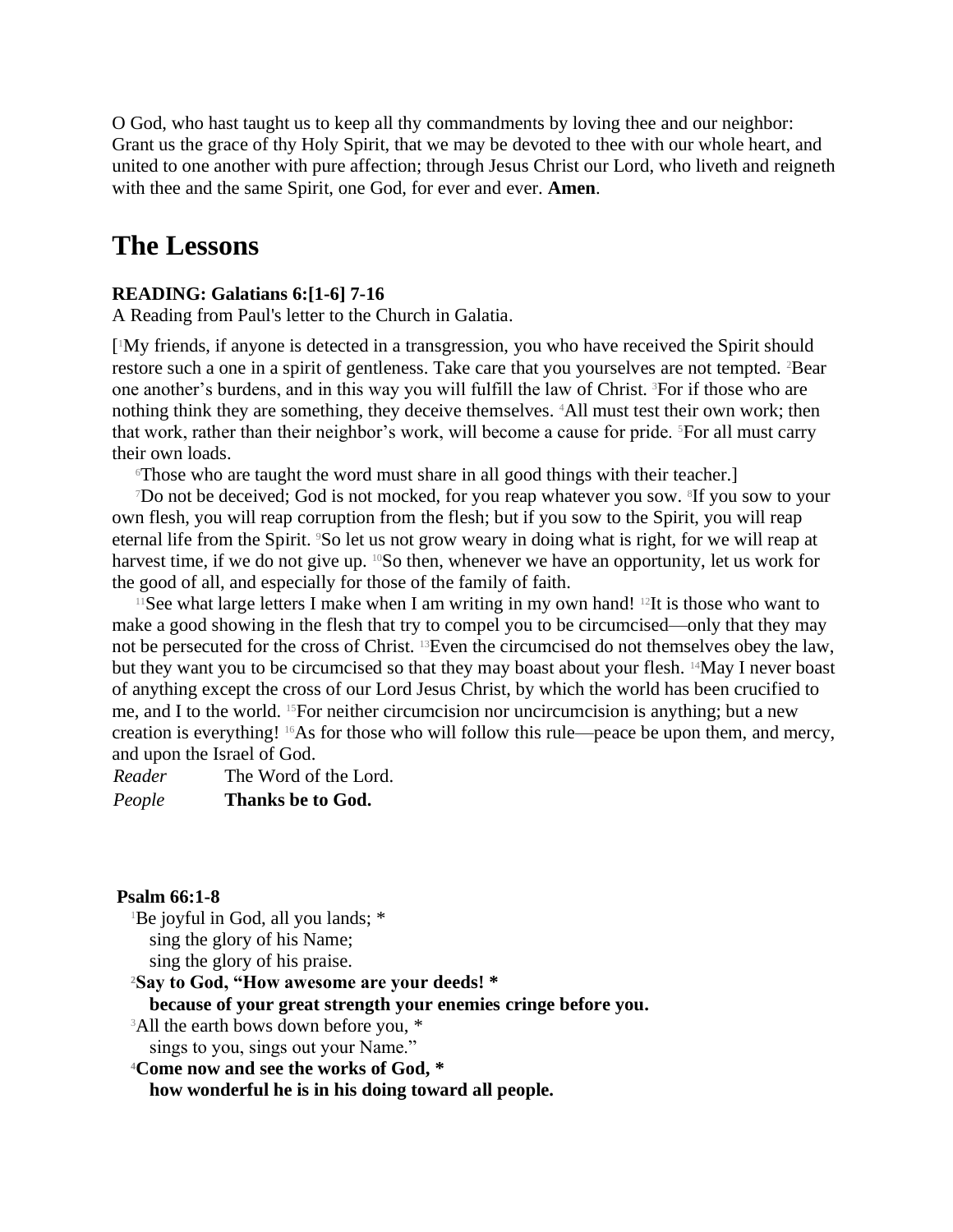<sup>5</sup>He turned the sea into dry land, so that they went through the water on foot, \* and there we rejoiced in him. **<sup>6</sup>In his might he rules for ever; his eyes keep watch over the nations; \* let no rebel rise up against him.** <sup>7</sup>Bless our God, you peoples; \* make the voice of his praise to be heard; **<sup>8</sup>Who holds our souls in life, \* and will not allow our feet to slip.**

### **GOSPEL: Luke 10:1-11, 16-20**

The Holy Gospel of our Lord Jesus Christ according to Luke.

*People* **Glory be to thee, O Lord.**

<sup>1</sup>The Lord appointed seventy others and sent them on ahead of him in pairs to every town and place where he himself intended to go. 2He said to them, "The harvest is plentiful, but the laborers are few; therefore ask the Lord of the harvest to send out laborers into his harvest. <sup>3</sup>Go on your way. See, I am sending you out like lambs into the midst of wolves. 4Carry no purse, no bag, no sandals; and greet no one on the road. <sup>5</sup>Whatever house you enter, first say, 'Peace to this house!' <sup>6</sup>And if anyone is there who shares in peace, your peace will rest on that person; but if not, it will return to you. 7Remain in the same house, eating and drinking whatever they provide, for the laborer deserves to be paid. Do not move about from house to house. <sup>8</sup>Whenever you enter a town and its people welcome you, eat what is set before you; <sup>9</sup>cure the sick who are there, and say to them, 'The kingdom of God has come near to you.' <sup>10</sup>But whenever you enter a town and they do not welcome you, go out into its streets and say,  $11$  Even the dust of your town that clings to our feet, we wipe off in protest against you. Yet know this: the kingdom of God has come near.'

<sup>16"</sup>Whoever listens to you listens to me, and whoever rejects you rejects me, and whoever rejects me rejects the one who sent me."

 $17$ The seventy returned with joy, saying, "Lord, in your name even the demons submit to us!" <sup>18</sup>He said to them, "I watched Satan fall from heaven like a flash of lightning. <sup>19</sup>See, I have given you authority to tread on snakes and scorpions, and over all the power of the enemy; and nothing will hurt you. <sup>20</sup>Nevertheless, do not rejoice at this, that the spirits submit to you, but rejoice that your names are written in heaven."

The Gospel of the Lord. *People* **Praise be to thee, O Christ.**

### **THE SERMON**

**THE CREED We believe in one God, the Father, the Almighty, maker of heaven and earth, of all that is, seen and unseen. We believe in one Lord, Jesus Christ,**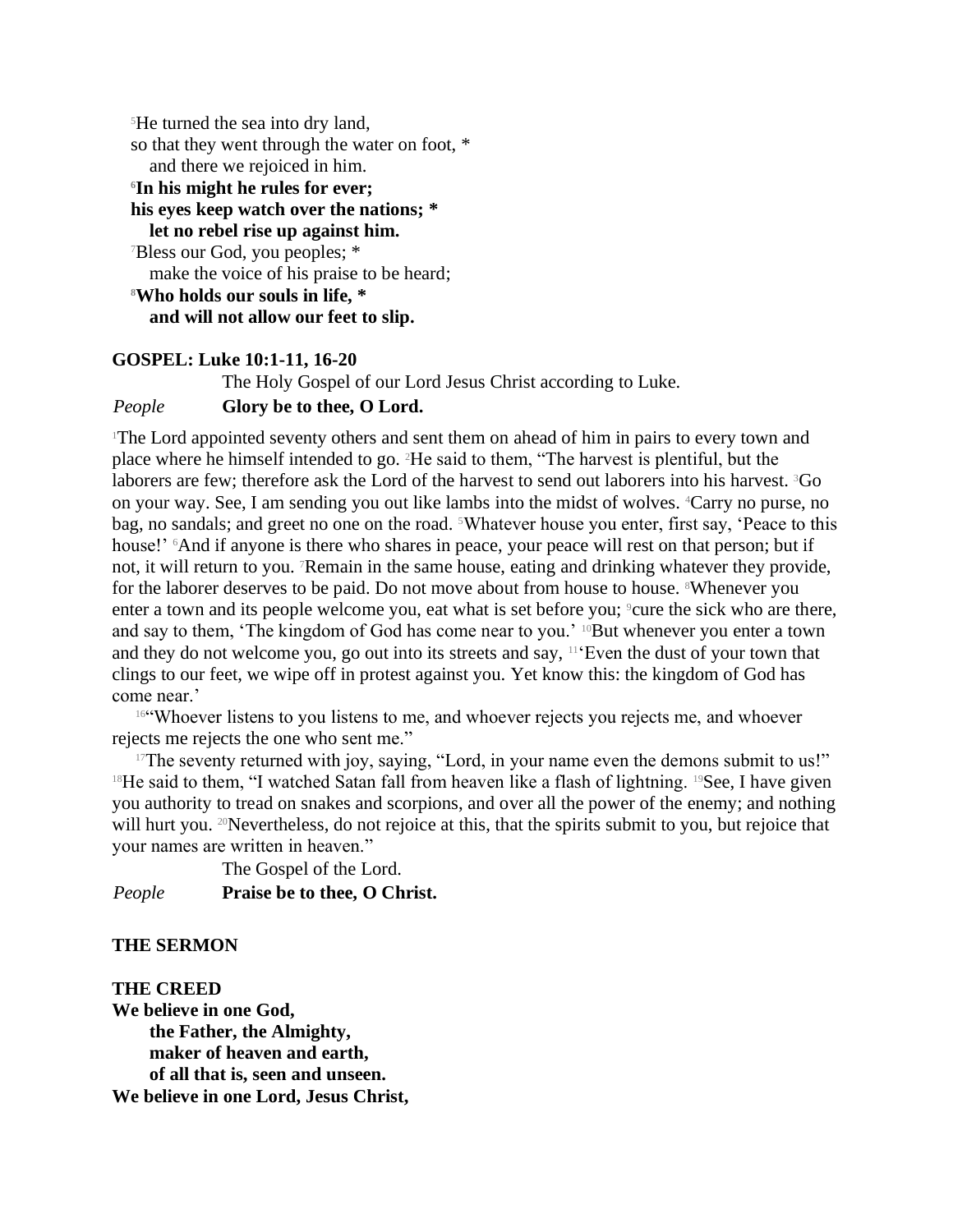**the only Son of God, eternally begotten of the Father, God from God, Light from Light, true God from true God, begotten, not made, of one Being with the Father. Through him all things were made. For us and for our salvation he came down from heaven: by the power of the Holy Spirit he became incarnate from the Virgin Mary, and was made man. For our sake he was crucified under Pontius Pilate; he suffered death and was buried. On the third day he rose again in accordance with the Scriptures; he ascended into heaven and is seated at the right hand of the Father. He will come again in glory to judge the living and the dead, and his kingdom will have no end. We believe in the Holy Spirit, the Lord, the giver of life, who proceeds from the Father and the Son. With the Father and the Son he is worshiped and glorified. He has spoken through the Prophets. We believe in one holy catholic and apostolic Church. We acknowledge one baptism for the forgiveness of sins. We look for the resurrection of the dead, and the life of the world to come. Amen.**

# **THE PRAYERS OF THE PEOPLE**

Let us pray for the whole state of Christ's Church and the world.

Almighty and everliving God, who in thy holy Word hast taught us to make prayers, and supplications, and to give thanks for all men: Receive these our prayers which we offer unto thy divine Majesty, beseeching thee to inspire continually the Universal Church with the spirit of truth, unity, and concord; and grant that all those who do confess thy holy Name may agree in the truth of thy holy Word, and live in unity and godly love.

Give grace, O heavenly Father, to all bishops and other ministers [especially ], that they may, both by their life and doctrine, set forth thy true and lively Word, and rightly and duly administer thy holy Sacraments.

And to all thy people give thy heavenly grace, and especially to this congregation here present; that, with meek heart and due reverence, they may hear and receive thy holy Word, truly serving thee in holiness and righteousness all the days of their life.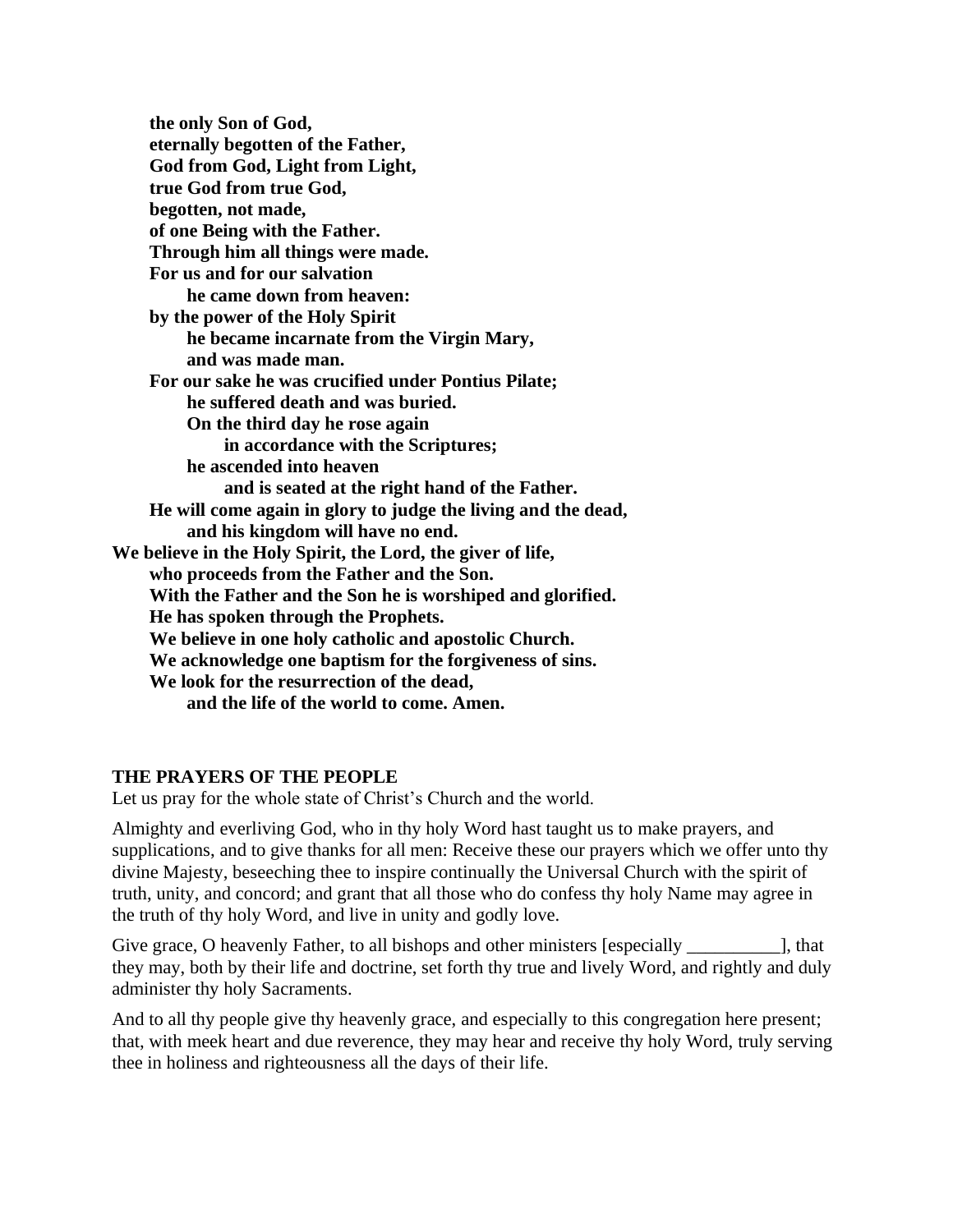We beseech thee also so to rule the hearts of those who bear the authority of government in this and every land [especially \_\_\_\_\_\_\_\_\_\_\_\_], that they may be led to wise decisions and right actions for the welfare and peace of the world.

Open, O Lord, the eyes of all people to behold thy gracious hand in all thy works, that, rejoicing in thy whole creation, they may honor thee with their substance, and be faithful stewards of thy bounty.

And we most humbly beseech thee, of thy goodness, O Lord, to comfort and succor [\_\_\_\_\_\_\_\_\_\_ and] all those who, in this transitory life, are in trouble, sorrow, need, sickness, or any other adversity.

And we also bless thy holy Name for all thy servants departed this life in thy faith and fear [especially \_\_\_\_\_\_\_\_\_\_], beseeching thee to grant them continual growth in thy love and service; and to grant us grace so to follow the good examples of [\_\_\_\_\_\_\_\_\_\_\_ and of] all thy saints, that with them we may be partakers of thy heavenly kingdom.

Grant these our prayers, O Father, for Jesus Christ's sake, our only Mediator and Advocate. **Amen***.*

# **CONFESSION OF SIN**

Let us humbly confess our sins unto Almighty God.

**Almighty God,**

**Father of our Lord Jesus Christ, maker of all things, judge of all men: We acknowledge and bewail our manifold sins and wickedness, which we from time to time most grievously have committed, by thought, word, and deed, against thy divine Majesty, provoking most justly thy wrath and indignation against us. We do earnestly repent, and are heartily sorry for these our misdoings; the remembrance of them is grievous unto us, the burden of them is intolerable. Have mercy upon us, have mercy upon us, most merciful Father; for thy Son our Lord Jesus Christ's sake, forgive us all that is past; and grant that we may ever hereafter serve and please thee in newness of life, to the honor and glory of thy Name; through Jesus Christ our Lord. Amen.**

Almighty God, our heavenly Father, who of his great mercy hath promised forgiveness of sins to all those who with hearty repentance and true faith turn unto him, have mercy upon you, pardon and deliver you from all your sins, confirm and strengthen you in all goodness, and bring you to everlasting life; through Jesus Christ our Lord. **Amen***.*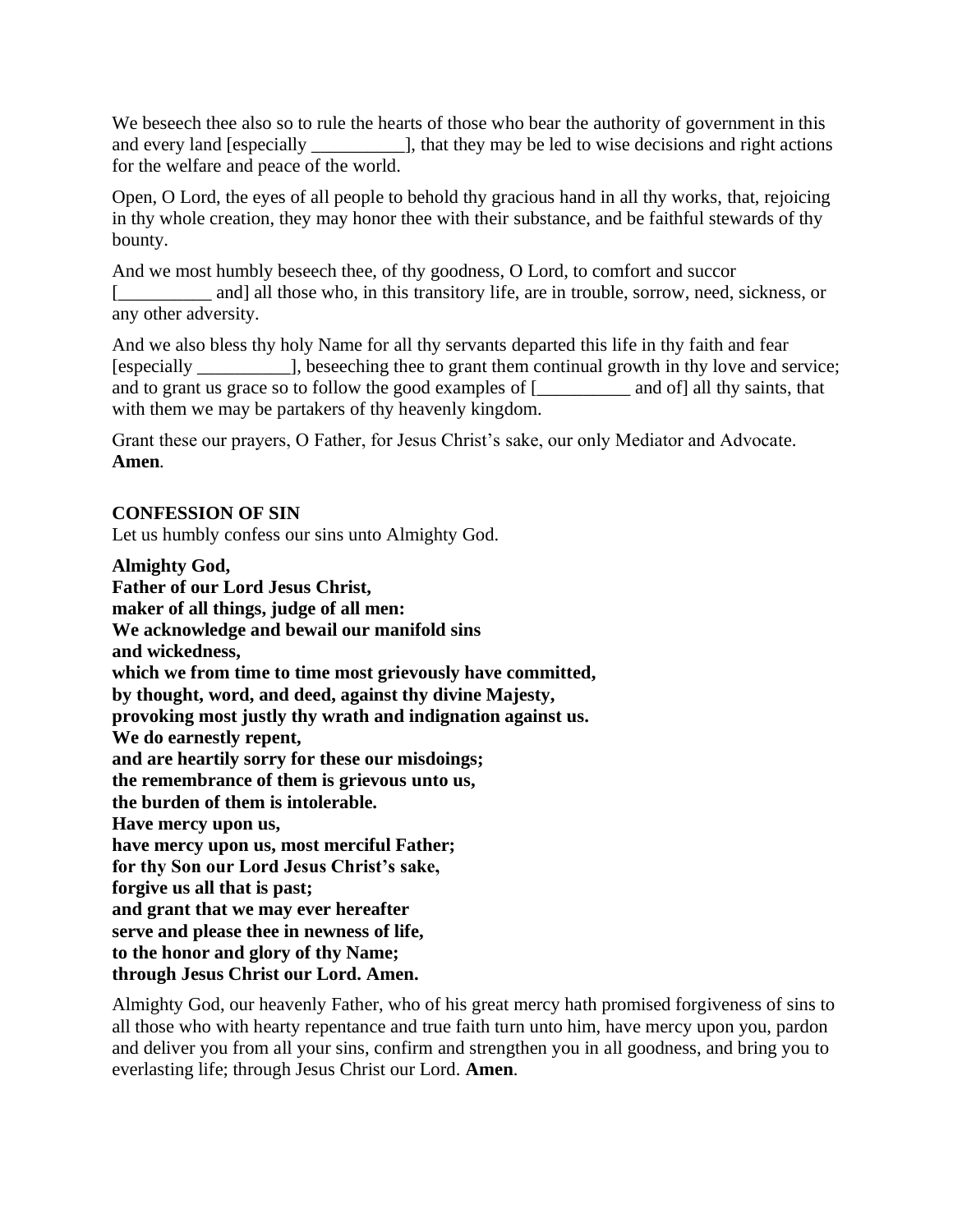### **THE COMFORTABLE WORDS**

### **THE PEACE**

*Celebrant* The peace of the Lord be always with you. *People* **And with thy spirit.**

# The Holy Communion

### **OFFERTORY SENTENCE**

### **OFFERTORY MUSIC** *We plow the fields, and scatter (Wir pflugen)* **(H 291)**

We plow the fields, and scatter the good seed on the land, but it is fed and watered by God's almighty hand; he sends the snow in winter, the warmth to swell the grain, the breezes and the sunshine, and soft refreshing rain.

All good gifts around us are sent from heaven above; then thank the Lord, O thank the Lord for all his love.

He only is the Maker of all things near and far; he paints the wayside flower, he lights the evening star; the winds and waves obey him, by him the birds are fed; much more to us, his children, he gives our daily bread.

We thank thee, then, O Father, for all things bright and good, the seedtime and the harvest, our life, our health, our food: the gifts we have to offer are what thy love imparts, but chiefly thou desirest our humble thankful hearts.

| Celebrant | The Lord be with you.                   |
|-----------|-----------------------------------------|
| People    | And with thy spirit.                    |
| Celebrant | Lift up your hearts.                    |
| People    | We lift them up unto the Lord.          |
| Celebrant | Let us give thanks to the Lord our God. |
| People    | It is meet and right so to do.          |

It is very meet, right, and our bounden duty, that we should at all times, and in all places, give thanks unto thee, O Lord, holy Father, almighty, everlasting God.

Creator of the light and source of life, who hast made us in thine image, and called us to new life in Jesus Christ our Lord.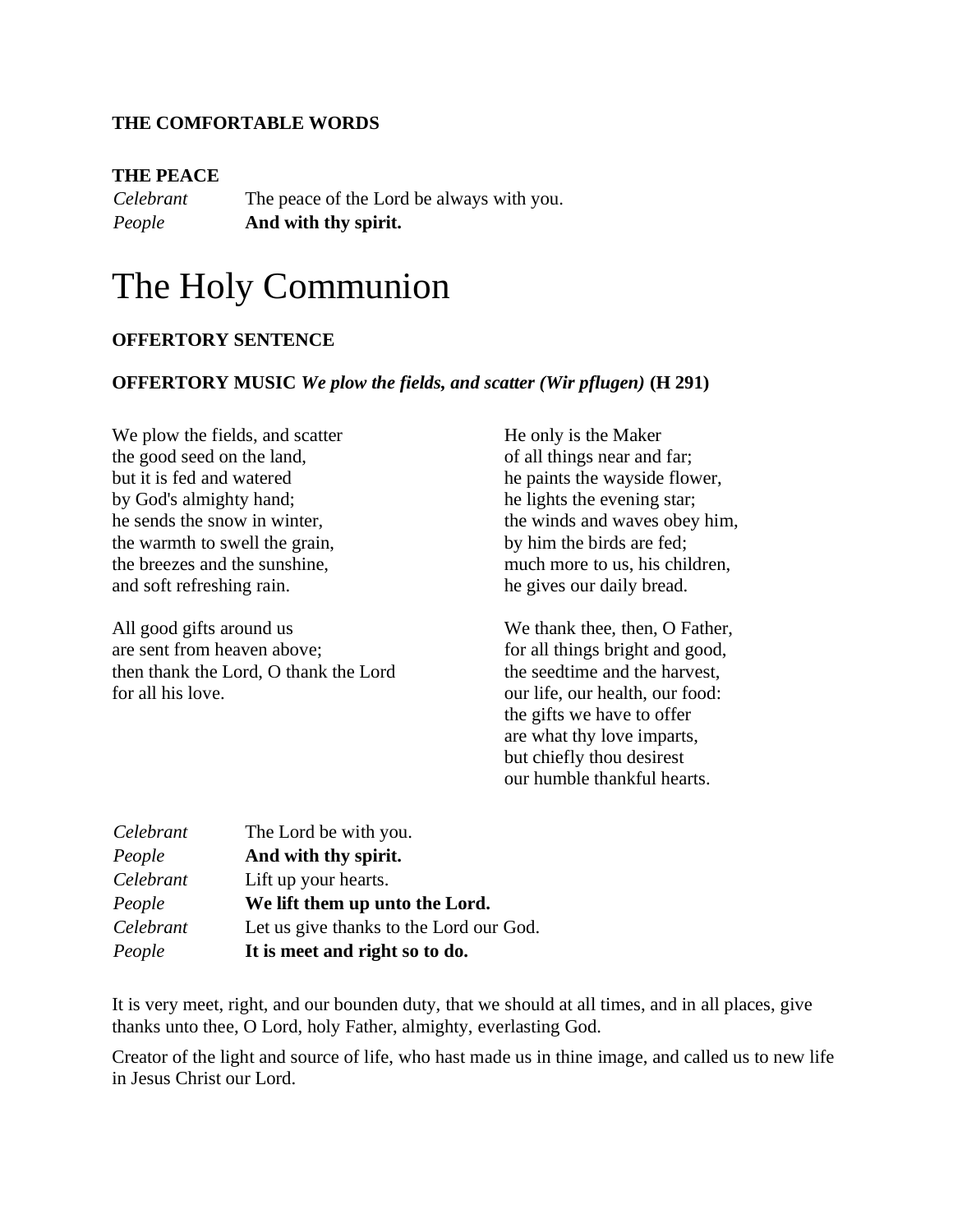Therefore with Angels and Archangels, and with all the company of heaven, we laud and magnify thy glorious Name; evermore praising thee, and saying,

**Holy, holy, holy, Lord God of Hosts: Heaven and earth are full of thy glory. Glory be to thee, O Lord Most High. Blessed is he that cometh in the name of the Lord. Hosanna in the highest**.

All glory be to thee, O Lord our God, for that thou didst create heaven and earth, and didst make us in thine own image; and, of thy tender mercy, didst give thine only Son Jesus Christ to take our nature upon him, and to suffer death upon the cross for our redemption. He made there a full and perfect sacrifice for the whole world; and did institute, and in his holy Gospel command us to continue, a perpetual memory of that his precious death and sacrifice, until his coming again.

For in the night in which he was betrayed, he took bread; and when he had given thanks to thee, he broke it, and gave it to his disciples, saying, "Take, eat, this is my Body, which is given for you. Do this in remembrance of me."

Likewise, after supper, he took the cup; and when he had given thanks, he gave it to them, saying, "Drink this, all of you; for this is my Blood of the New Covenant, which is shed for you, and for many, for the remission of sins. Do this, as oft as ye shall drink it, in remembrance of me."

Wherefore, O Lord and heavenly Father, we thy people do celebrate and make, with these thy holy gifts which we now offer unto thee, the memorial thy Son hath commanded us to make; having in remembrance his blessed passion and precious death, his mighty resurrection and glorious ascension; and looking for his coming again with power and great glory.

And we most humbly beseech thee, O merciful Father, to hear us, and, with thy Word and Holy Spirit, to bless and sanctify these gifts of bread and wine, that they may be unto us the Body and Blood of thy dearly-beloved Son Jesus Christ.

And we earnestly desire thy fatherly goodness to accept this our sacrifice of praise and thanksgiving, whereby we offer and present unto thee, O Lord, our selves, our souls and bodies. Grant, we beseech thee, that all who partake of this Holy Communion may worthily receive the most precious Body and Blood of thy Son Jesus Christ, and be filled with thy grace and heavenly benediction; and also that we and all thy whole Church may be made one body with him, that he may dwell in us, and we in him; through the same Jesus Christ our Lord;

By whom, and with whom, and in whom, in the unity of the Holy Ghost all honor and glory be unto thee, O Father Almighty, world without end. **AMEN***.*

### **THE LORD'S PRAYER**

And now, as our Savior Christ hath taught us, we are bold to say,

**Our Father, who art in heaven, hallowed be thy Name, thy kingdom come,**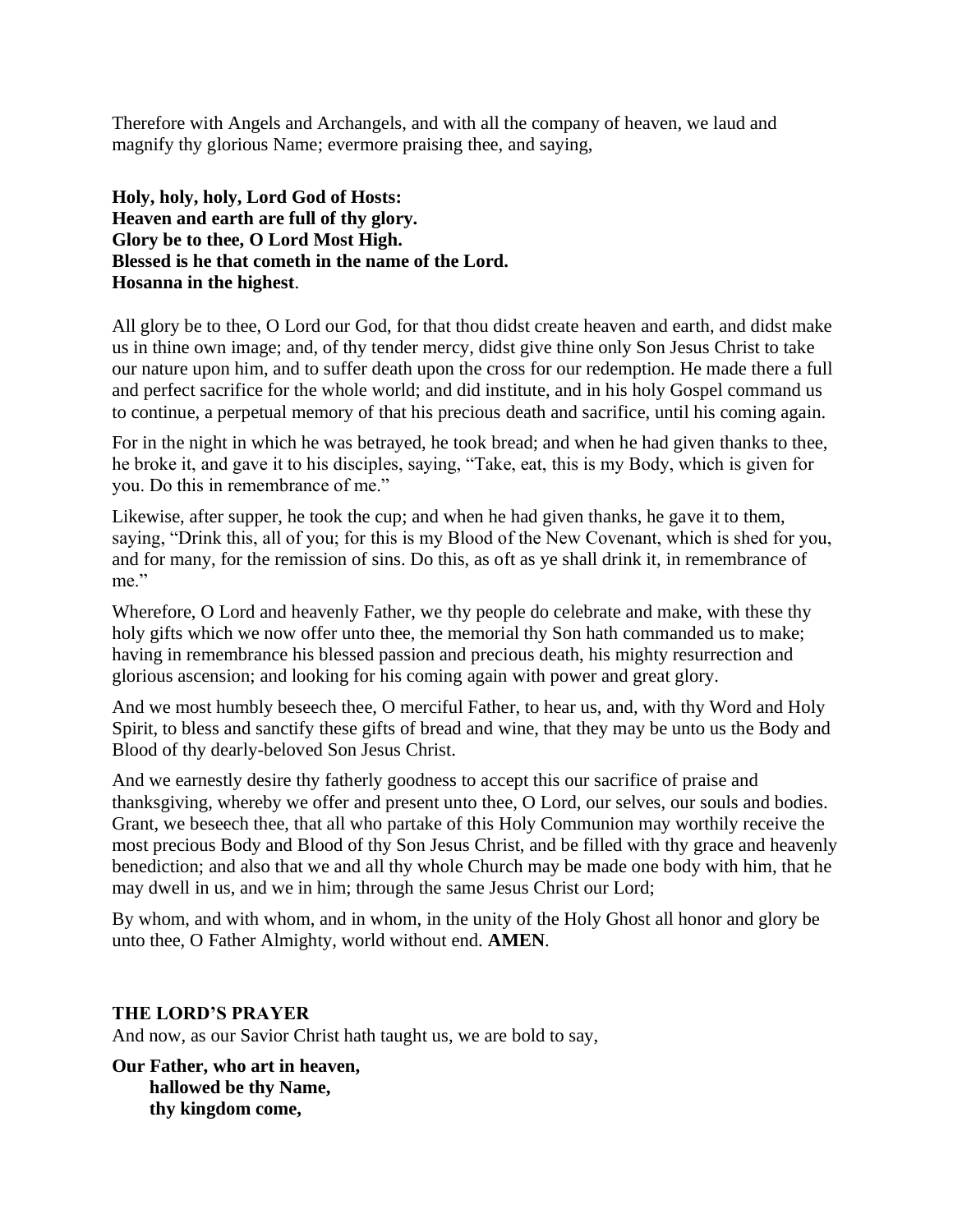**thy will be done, on earth as it is in heaven. Give us this day our daily bread. And forgive us our trespasses, as we forgive those who trespass against us. And lead us not into temptation, but deliver us from evil. For thine is the kingdom, and the power, and the glory, forever and ever. Amen.**

# **The Breaking of the Bread**

Lamb of God, you take away the sins of the world: **have mercy on us.** Lamb of God, you take away the sins of the world: **have mercy on us.** Lamb of God, you take away the sins of the world: **grant us peace.**

**We do not presume to come to this thy Table, O merciful Lord, trusting in our own righteousness, but in thy manifold and great mercies. We are not worthy so much as to gather up the crumbs under thy Table. But thou art the same Lord whose property is always to have mercy. Grant us therefore, gracious Lord, so to eat the flesh of thy dear Son Jesus Christ, and to drink his blood, that we may evermore dwell in him, and he in us. Amen.**

# **INVITATION TO COMMUNION**

# **DISTRIBUTION OF COMMUNION**

# **COMMUNION MUSIC INSTRUMENTAL**

Let us pray.

**Almighty and everliving God, we most heartily thank thee for that thou dost feed us, in these holy mysteries, with the spiritual food of the most precious Body and Blood of thy Son our Savior Jesus Christ; and dost assure us thereby of thy favor and goodness towards us; and that we are very members incorporate in the mystical body of thy Son, the blessed company of all faithful people; and are also heirs, through hope, of thy everlasting kingdom. And we humbly beseech thee, O heavenly Father, so to assist us with thy grace, that we may continue in that holy fellowship, and do all such good works as thou hast prepared for us to walk in; through Jesus Christ our Lord, to whom, with thee and the Holy Ghost, be all honor and glory, world without end. Amen***.*

### **BLESSING**

Let us go forth in the name of Christ. *People* **Thanks be to God.**